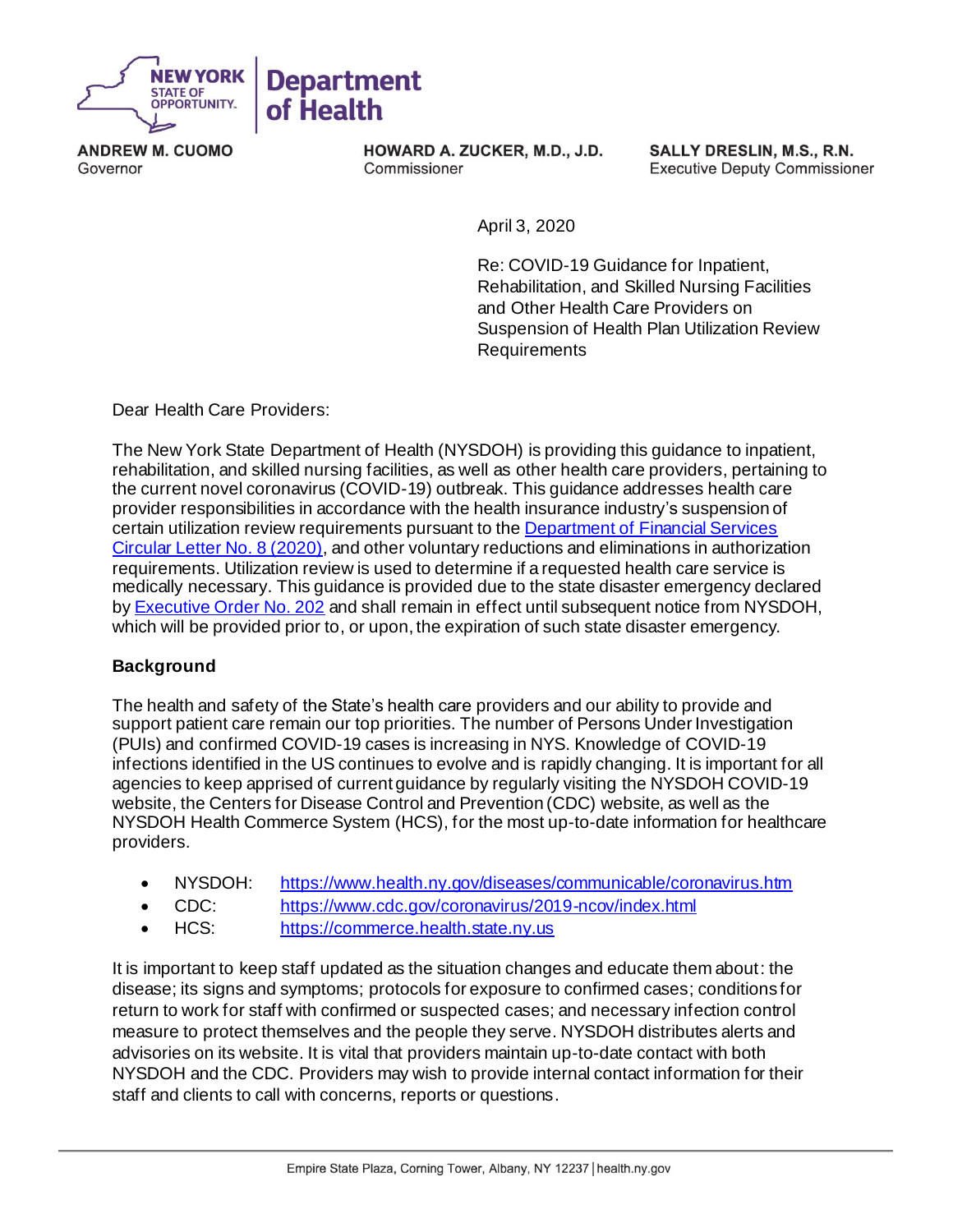# **Health Plan Suspension of Utilization Review Requirements**

To help ensure access to COVID-19 testing and treatment, health care facilities, prescription medication, and telehealth services, health plans have suspended or relaxed prior authorization, utilization review and certain provider notification requirements. Furthermore, payment may be made, during the state of emergency, to in-network facilities and other providers without performing retrospective review for medical necessity.

In light of the suspension or removal of administrative tasks associated with the delivery of care, and to coordinate service provision and efficient use of services resources during the emergency, it is NYSDOH's expectation that hospital, rehabilitation and skilled nursing facilities should make their best effort:

- To provide 48 hours' notice to the patient's health plan after an admission, including information necessary for a health plan to assist in coordinating care and discharge planning; and
- When discharging to a lower level of care, to arrange discharge to participating providers of the health plan's network. Health plans should provide hospitals with an up-to-date list of all in-network rehabilitation facilities and skilled nursing facilities, in order to facilitate such discharges.

Insurance Law §§ 3217-d(d), 4306-c(d), and 4804(a) and Public Health Law § 4403(6) require a health plan that does not have an in-network provider, including an inpatient rehabilitation services provider, able to accept the covered individual, to provide access to an out-ofnetwork provider at the in-network cost-sharing. If an admission to an out-of-network rehabilitation or skilled nursing facility is needed during the emergency, the out of network facility should:

- Make best effort to provide 48 hours' notice to the patient's health plan after an admission, including information necessary for a health plan to assist in coordinating care and discharge planning; and
- Negotiate a rate of payment within 48 hours from the notification. If no agreement is reached, facilities are advised to accept reimbursement for inpatient rehabilitation services for patients covered under individual or group comprehensive health insurance policies or contracts at the lesser of: (a) the health plan's prevailing innetwork reimbursement rate for such services, with respect to individuals covered under such policies or contracts, or (b) the Medicare reimbursement rate for such services. Absent a negotiated rate, Medicaid managed care enrollees' care continues to be reimbursed at the Medicaid benchmark rate.

Health plans will return to regular operations upon expiration of the state's disaster emergency guidance. Upon resumption of retrospective review, claims reconciliation and payment adjustments, it is NYSDOH's expectation that all providers refrain from balance billing patients for services provided under the State's disaster emergency guidance, and resolve disputed claims directly with the patient's health plan. If an in-network hospital accepts payment for such claims, it should not enforce any contractual limitations regarding the permissibility of retrospective review or overpayment recovery.

Providers and health plans are encouraged to work together to ensure that patients get the care they need, while hospitals, facilities and other providers shift resources to respond to the COVID-19 emergency.